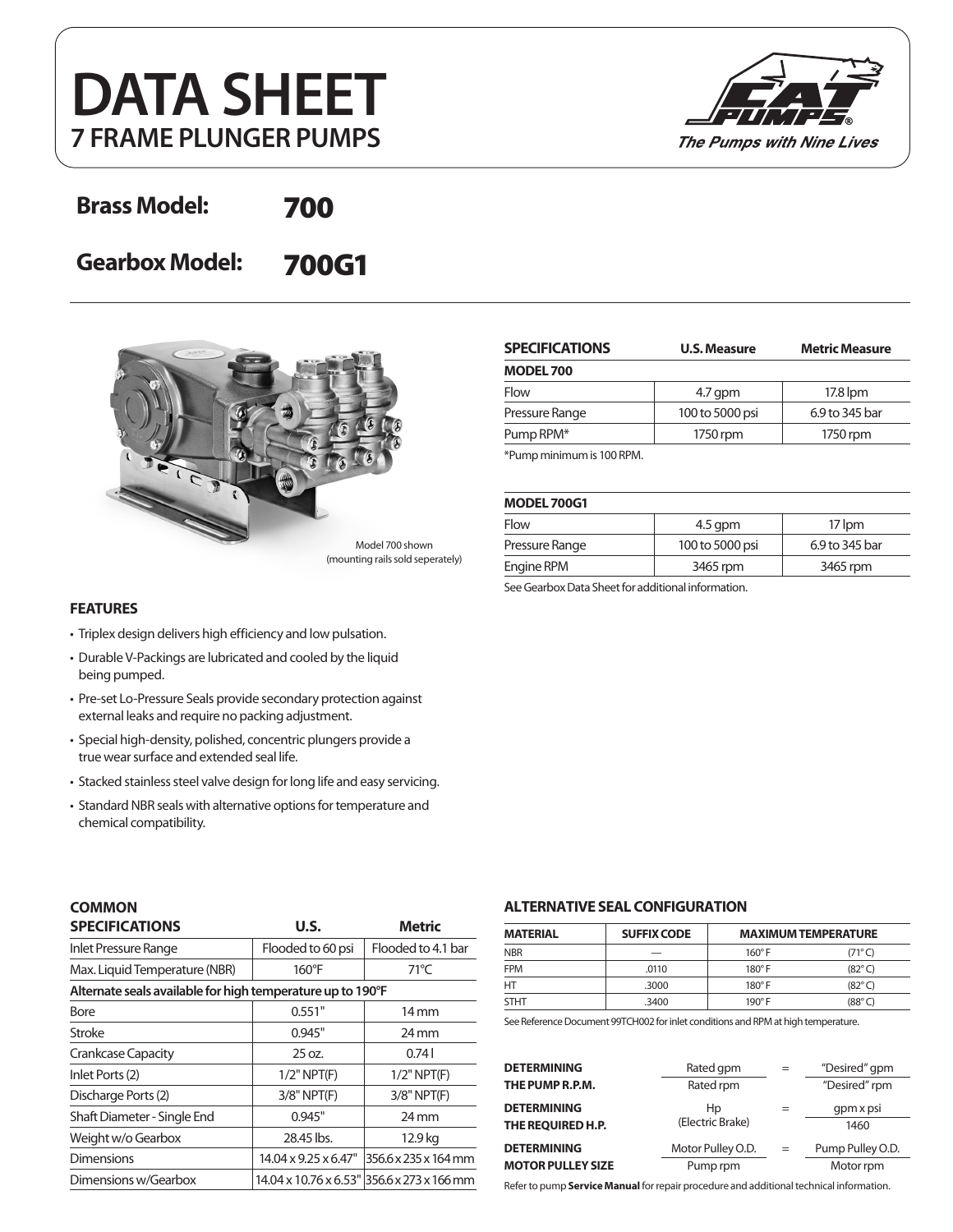## **PARTS LIST**

| <b>ITEM</b>    | P/N             | <b>MATL</b>                          | <b>DESCRIPTION</b>                                            | <b>QTY</b>     |
|----------------|-----------------|--------------------------------------|---------------------------------------------------------------|----------------|
|                | 700/700G1       |                                      |                                                               |                |
| $\overline{2}$ | 30067           | STL                                  | Key (M8x7.5x25)                                               | $\mathcal{I}$  |
| 5              | 125824          | <b>STCPR</b>                         | Screw, HHC Sems (M6x16)                                       | 8/4            |
| 8              | 133571          | <b>ALE</b>                           | Cover, Bearing (See Tech Bulletin 118, 123)                   | 1              |
| 9              | 815280          | <b>FBR</b>                           | Shim, Split, 2 Pc.                                            | $\mathbf{1}$   |
| 10             | 12393           | <b>NBR</b>                           | O-Ring, Bearing Cover                                         | 2/1            |
| 11             | 43222           | <b>NBR</b>                           | Seal, Oil, Crankshaft - 70D                                   | 1/0            |
| 15             | 43221           | <b>STL</b>                           | Bearing, Roller                                               | 2              |
| 20             | 48863           | <b>TNM</b>                           | Rod, Connecting                                               | 3              |
| 25             | 119234          | <b>FCM</b>                           | Crankshaft, Single End (M24 w/60 mm extention)                | 1              |
|                | 46554           | <b>FCM</b>                           | Crankshaft, Single End (M24 w/34 mm extention) (Gearbox Only) | $\mathbf{1}$   |
| 30             | 133572          | <b>ALE</b>                           | Cover, Blind Bearing (See Tech Bulletin 118, 123)             | $\mathbf{1}$   |
| 31             | 828710          | PE                                   | Protector, Oil Cap w/Foam Gasket                              | $\mathcal{I}$  |
| 32<br>33       | 44666<br>14177  | <b>RTP</b><br><b>NBR</b>             | Cap, Oil Filler, Domed<br>O-Ring, Oil Filler Cap - 70D        | 1<br>1         |
| 37             | 92241           | PC                                   | Gauge, Oil, Bubble w/Gasket - 80D                             | 1              |
| 38             | 44428           | <b>NBR</b>                           | Gasket, Flat, Oil Gauge - 80D                                 | $\mathbf{1}$   |
| 40             | 125824          | <b>STCPR</b>                         | Screw, HHC Sems (M6x16)                                       | 4              |
| 48             | 25625           | <b>STCP</b>                          | Plug, Drain (1/4"x19BSP)                                      | $\mathbf{1}$   |
| 49             | 23170           | <b>NBR</b>                           | O-Ring, Drain Plug - 70D                                      | 1              |
| 50             | 133569          | <b>ALE</b>                           | Cover, Rear (See Tech Bulletin 118, 123)                      | $\mathbf{1}$   |
| 51             | 14047           | <b>NBR</b>                           | O-Ring, Rear Cover - 70D                                      | 1              |
| 53             | 133593          | <b>ALE</b>                           | Crankcase w/Guide Pins (See Tech Bulletin 118, 123)           | $\mathbf{1}$   |
| 54             | 27488           | S                                    | Pin, Guide                                                    | $\overline{2}$ |
| 56             | 43240           | <b>POP</b>                           | Pan, Oil                                                      | $\mathbf{1}$   |
| 64             | 43237           | <b>CM</b>                            | Pin, Crosshead                                                | 3              |
| 65             | 49892           | <b>SZZ</b>                           | Rod, Plunger                                                  | 3              |
| 69             | 126589          | <b>STCPR</b>                         | Washer, Oil Seal                                              | 3              |
| 70             | 43228           | <b>NBR</b>                           | Seal, Oil, Crankcase                                          | 3              |
| 75             | 43328           | S                                    | Slinger, Barrier                                              | 3              |
| 88             | 45697           | S                                    | Washer, Keyhole (M18x10)                                      | 3              |
| 90             | 45890           | CC                                   | Plunger (M14x72)                                              | 3              |
| 95             | 126558          | <b>STCPR</b>                         | Stud, Plunger Retainer (M6x64.5)                              | 3              |
| 96             | 43235           | <b>PTFE</b>                          | Back-up-Ring, Plunger Retainer                                | 3              |
| 97             | 17399           | <b>NBR</b>                           | O-Ring, Plunger Retainer - 80D                                | 3              |
|                | 14160           | <b>FPM</b>                           | O-Ring, Plunger Retainer - 80D                                | 3              |
| 98             | 45891           | CU                                   | Gasket, Plunger Retainer                                      | 3              |
| 99             | 46504           | S                                    | Retainer, Plunger (M6)                                        | 3              |
| 100            | 45689           | <b>PVDF</b>                          | Retainer, Seal, 2-Pc (See Tech Bulletin 105)                  | 3              |
| 101            | 43571           | $\qquad \qquad \qquad$<br><b>NBR</b> | Wick, Long Tab                                                | 3              |
| 106            | 45188<br>704649 | ST4                                  | Seal, LPS w/S-Spg<br>Seal, LPS w/NIH-Spq                      | 3<br>3         |
| 110            | 49797           | BB                                   | Manifold, Inlet                                               | 1              |
| 112            | 11343           | <b>NBR</b>                           | O-Ring, Inlet Manifold - 70D                                  | 3              |
|                | 14186           | <b>FPM</b>                           | O-Ring, Inlet Manifold - 70D                                  | 3              |
| 117            | 49679           | S                                    | Screw, HSH (M10x35)                                           | 4              |
| 118            | 49680           | S                                    | Washer                                                        | $\overline{4}$ |
| 121            | 14200           | <b>NBR</b>                           | O-Ring, V-Packing Spacer - 70D                                | 3              |
|                | 11719           | <b>FPM</b>                           | O-Ring, V-Packing Spacer                                      | 3              |
| 122            | 49840           | PTFE                                 | Back-up-Ring, V-Packing Spacer                                | $\mathbf{R}$   |
| 123            | 49839           | <b>NBR</b>                           | O-Ring, V-Packing Spacer - 90D                                | 3              |
|                | 11686           | <b>FPM</b>                           | O-Ring, V-Packing Spacer - 80D                                | 3              |
| 124            | 49838           | BB                                   | Spacer, V-Packing                                             | 3              |
| 126            | 45896           | BB                                   | Adapter, Female                                               | 3              |
| 127            | 45895           | SNG                                  | V-Packing                                                     | 9              |
|                | 704666          | ST4                                  | V-Packina                                                     | 9              |
| 128            | 46567           | BB                                   | Adapter, Male                                                 | 3              |
| 159            | 49861           | PTFE                                 | Back-up-Ring, Inlet Valve Seat                                | 3              |
| 160            | 11346           | <b>NBR</b>                           | O-Ring, Inlet Valve Seat - 70D                                | 3              |
|                | 11376           | <b>FPM</b>                           | O-Ring, Inlet Valve Seat - 70D                                | 3              |
| 161            | 49846           | S                                    | Seat, Inlet                                                   | 3              |
| 162            | 49844           | PTFE                                 | Back-up-Ring, Discharge Valve Seat                            | 3              |
| 163            | 49845           | <b>NBR</b>                           | O-Ring, Discharge Valve Seat - 70D                            | 3              |
|                | 49894           | <b>FPM</b>                           | O-Ring, Discharge Valve Seat - 70D                            | 3              |
| 164            | 49843           | $\overline{\mathsf{S}}$              | Seat, Discharge                                               | 3              |
| 165            | 49847           | <b>PVDF</b>                          | Retainer, Spring, Inlet                                       | 3              |
| 166            | 46562           | S                                    | Valve                                                         | 6              |
| 167            | 43750           | S                                    | Spring                                                        | 6              |
| 168            | 44565           | <b>PVDF</b>                          | Retainer, Spring, Discharge                                   | 3              |
| 172            | 49382           | <b>NBR</b>                           | O-Ring, Valve Plug -90D                                       | 3              |
|                | 49897           | <b>FPM</b>                           | O-Ring, Valve Plug -90D                                       | 3              |
| 173            | 49850           | <b>PTFB</b>                          | Back-up-Ring, Valve Plug                                      | 3              |
| 174            | 49849           | BB                                   | Plug, Valve                                                   | 3              |
| 185            | 49798           | BB                                   | Head, Manifold (M10)                                          | $\mathbf{1}$   |
| 188            | 49852           | S                                    | Screw, HSH (M10x65)                                           | 8              |
| 255            | 30243           | <b>STZP</b>                          | Mount, Direct                                                 | 1              |
| 260            | 30645           | <i>STZPR</i>                         | Mount, Rail, Assy (2.95 x 11.81)                              | $\mathcal I$   |
|                | 30611           | <b>STZPR</b>                         | Mount, Rail, Assy (2.09 x 9.45)                               | $\mathcal{I}$  |
| 265            | 30660           |                                      | Mount Assy (Inclds: 30645, 33000, 30206, 43256, 30067)        | $\mathcal I$   |
| 269            | 30206           | F                                    | Pulley (10") AB (See Tech Bulletin 003)                       | $\mathcal{I}$  |

*33000 STL Hub (M24), H Series ( See Tech Bulletin 003)*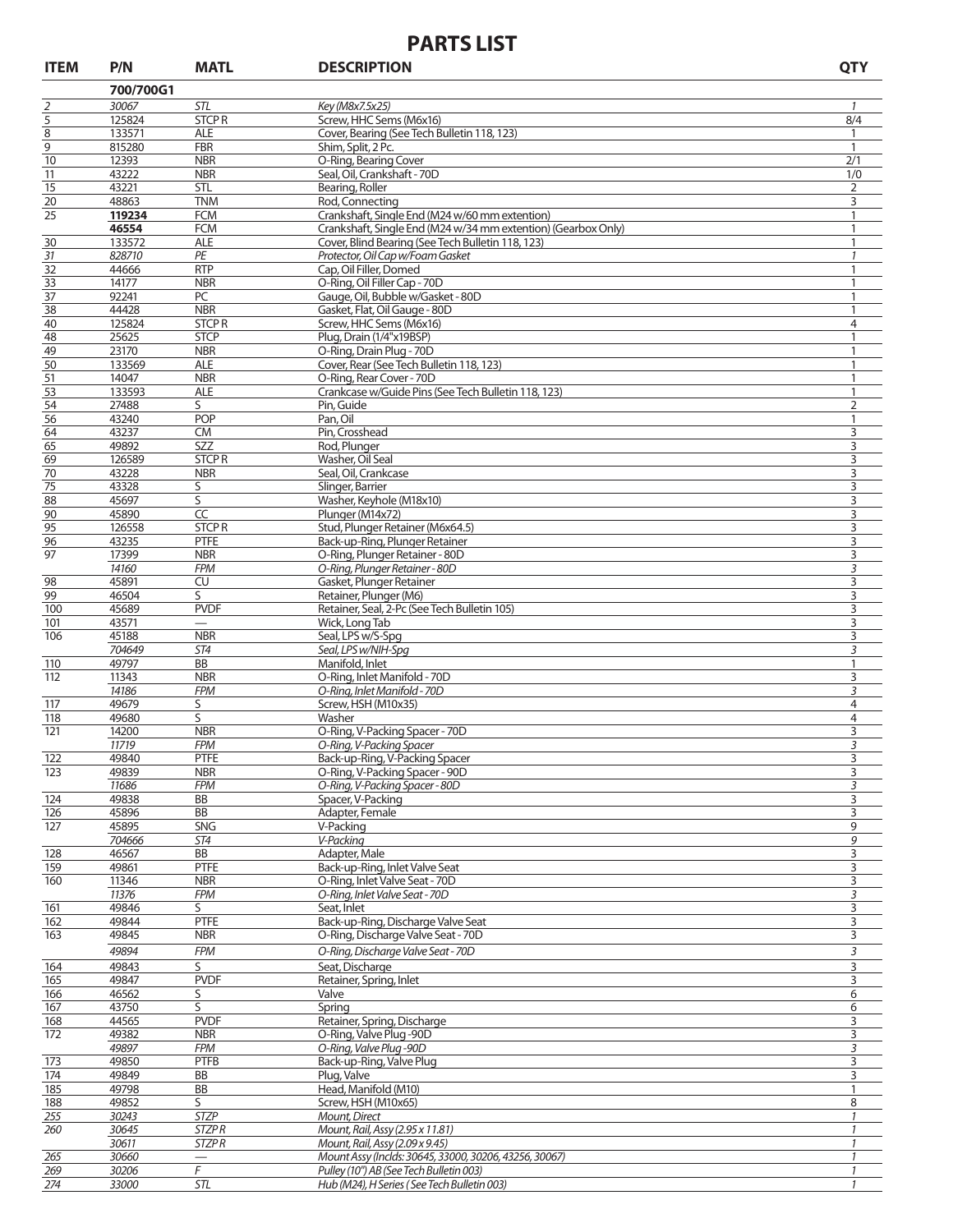### **EXPLODED VIEW**



MODELS 700, 700G1 January 2020

| <b>ITEM</b> | P/N       | <b>MATL</b> | <b>DESCRIPTION</b>                                                                             | <b>QTY</b> |
|-------------|-----------|-------------|------------------------------------------------------------------------------------------------|------------|
|             | 700/700G1 |             |                                                                                                |            |
| 283         | 34334     |             | Kit. Oil Drain (3/8"x 24") (See individual Data Sheet)                                         |            |
|             | 76334     |             | Kit. Oil Indicator (3/8"x 24") (See individual Data Sheet)                                     |            |
| 299         | 818537    | <b>FBB</b>  | Head, Complete w/NBR Seals and O-Rinas                                                         |            |
| 300         | 76079     | <b>NBR</b>  | Kit, Seal (Inclds: 97,101,106,112,121,122,123,127) Standard                                    |            |
|             | 76032     | FPM         | Kit, Seal (Inclds: 97,101,106,112,121,122,123,127) .0110                                       |            |
|             | 76578     | $NBR*$      | Kit, Seal (Inclds: 97,101,106,112,121,122,123,127) .3400                                       |            |
| 310         | 76081     | <b>NBR</b>  | Kit. Valve (Inclds: 159.160.161.162.163.164.165.166.167.168.172.173) <b>Standard, .3400</b>    |            |
|             | 76034     | <b>FPM</b>  | Kit, Valve (Inclds: 159,160,161,162,163,164,165,166,167,168,172,173) .0110                     |            |
| 350         | 30696     | <b>STZP</b> | Pliers, Reverse                                                                                |            |
| 500         | 8071      |             | Gearbox, 1" (See 8051 Data Sheet) (700G1)                                                      |            |
|             | 6107      |             | Oil, Bottle (21 oz.) ISO 68 Hydraulic (Fill to specified crankcase capacity prior to start-up) | 1 - 2      |
|             | 6110      |             | Lube, Gear (16 oz.) 80w -140 (To fill 8071 gearbox)                                            |            |

Italics are optional items. [] Date of latest production change.<br>B**old print part numbers are unique to a particular pump model.** R Components comply with RoHS Directive.<br>MATERIAL CODES (Not Part of Part Number): ALE=Alumi

FBR=Fiber FCM=Forged Chrome-moly FPM=Fluorocarbon NBR=Medium Nitrile (Buna-N) PC=Poly Carbonate PE=Polyethylene POP=Polypropylene

PTFB=Polyteraflouroethylene w/60% Bronze PTFE=Pure Polytetrafluoroethylene PVDF=Polyvinylidene RTP=Reinforced Composite S=304SS SNG=Special Blend (Buna) ST4=Special PTFE 4 STL=Steel STCP=Steel/Chrome Plated STZP=Steel/Zinc Plated SZZ=3044SS/Zamak TNM=Special High Strength